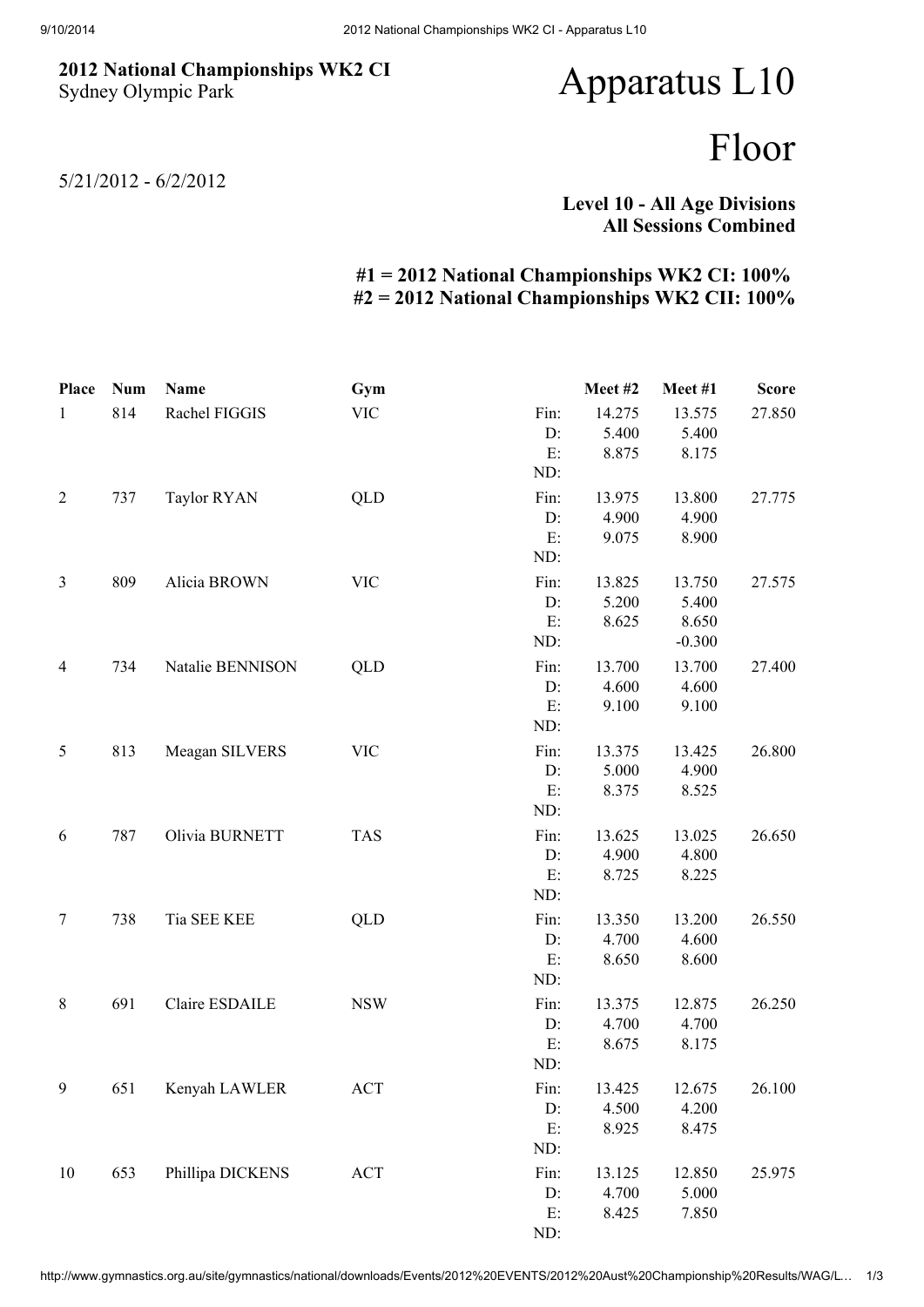| 9/10/2014 |     |                         |            | 2012 National Championships WK2 CI - Apparatus L10 |                                      |                                      |        |
|-----------|-----|-------------------------|------------|----------------------------------------------------|--------------------------------------|--------------------------------------|--------|
| 11        | 736 | Sophie MUSGRAVE         | QLD        | Fin:<br>D:<br>E:<br>ND:                            | 12.875<br>4.300<br>8.575             | 12.950<br>4.300<br>8.650             | 25.825 |
| 12        | 816 | Sarah JOHNSTONE         | <b>VIC</b> | Fin:<br>D:<br>E:<br>ND:                            | 12.650<br>4.500<br>8.150             | 12.800<br>4.500<br>8.400<br>$-0.100$ | 25.450 |
| 13        | 733 | Mikayla ADAMS           | QLD        | Fin:<br>D:<br>E:<br>ND:                            | 12.850<br>4.200<br>8.650             | 12.500<br>4.200<br>8.300             | 25.350 |
| 14        | 693 | Madeline SEIBOLD        | <b>NSW</b> | Fin:<br>D:<br>E:<br>ND:                            | 12.275<br>5.000<br>7.275             | 13.025<br>5.400<br>7.725<br>$-0.100$ | 25.300 |
| 15T       | 811 | <b>Kirsty BROOKS</b>    | <b>VIC</b> | Fin:<br>D:<br>E:<br>ND:                            | 12.825<br>4.800<br>8.025             | 12.450<br>4.700<br>7.750             | 25.275 |
| 15T       | 689 | Breeanna CARTER         | <b>NSW</b> | Fin:<br>D:<br>E:<br>ND:                            | 13.050<br>4.700<br>8.350             | 12.225<br>4.200<br>8.025             | 25.275 |
| 17        | 731 | Claire BLACK            | QLD        | Fin:<br>D:<br>E:<br>ND:                            | 12.250<br>4.600<br>7.950<br>$-0.300$ | 12.875<br>4.800<br>8.075             | 25.125 |
| 18        | 695 | Sophie MCNAY            | <b>NSW</b> | Fin:<br>D:<br>E:<br>ND:                            | 12.625<br>4.700<br>7.925             | 12.275<br>4.600<br>7.775<br>$-0.100$ | 24.900 |
| 19        | 735 | <b>Sky BRUNKER</b>      | QLD        | Fin:<br>D:<br>E:<br>ND:                            | 12.225<br>4.200<br>8.025             | 12.500<br>4.300<br>8.300<br>$-0.100$ | 24.725 |
| 20        | 768 | <b>Jessica SAMMELLS</b> | <b>SA</b>  | Fin:<br>D:<br>E:<br>ND:                            | 12.300<br>4.200<br>8.100             | 12.300<br>4.400<br>7.900             | 24.600 |
| 21T       | 879 | Ashlea MCSWEENEY        | QLD        | Fin:<br>D:<br>E:<br>ND:                            | 12.125<br>3.800<br>8.325             | 12.150<br>4.100<br>8.050             | 24.275 |
| 21T       | 694 | Sarah IWANOCZKO         | <b>NSW</b> | Fin:<br>D:<br>E:<br>ND:                            | 12.375<br>4.200<br>8.175             | 11.900<br>4.400<br>8.000<br>$-0.500$ | 24.275 |
| 23T       | 692 | Hannah YARWOOD          | <b>NSW</b> | Fin:<br>D:<br>$E$ :<br>ND:                         | 12.450<br>4.300<br>8.150             | 11.775<br>4.100<br>7.675             | 24.225 |
| 23T       | 690 | Casey BACON             | <b>NSW</b> | Fin:<br>D:<br>E:<br>ND:                            | 12.325<br>4.500<br>7.825             | 11.900<br>4.400<br>7.600<br>$-0.100$ | 24.225 |